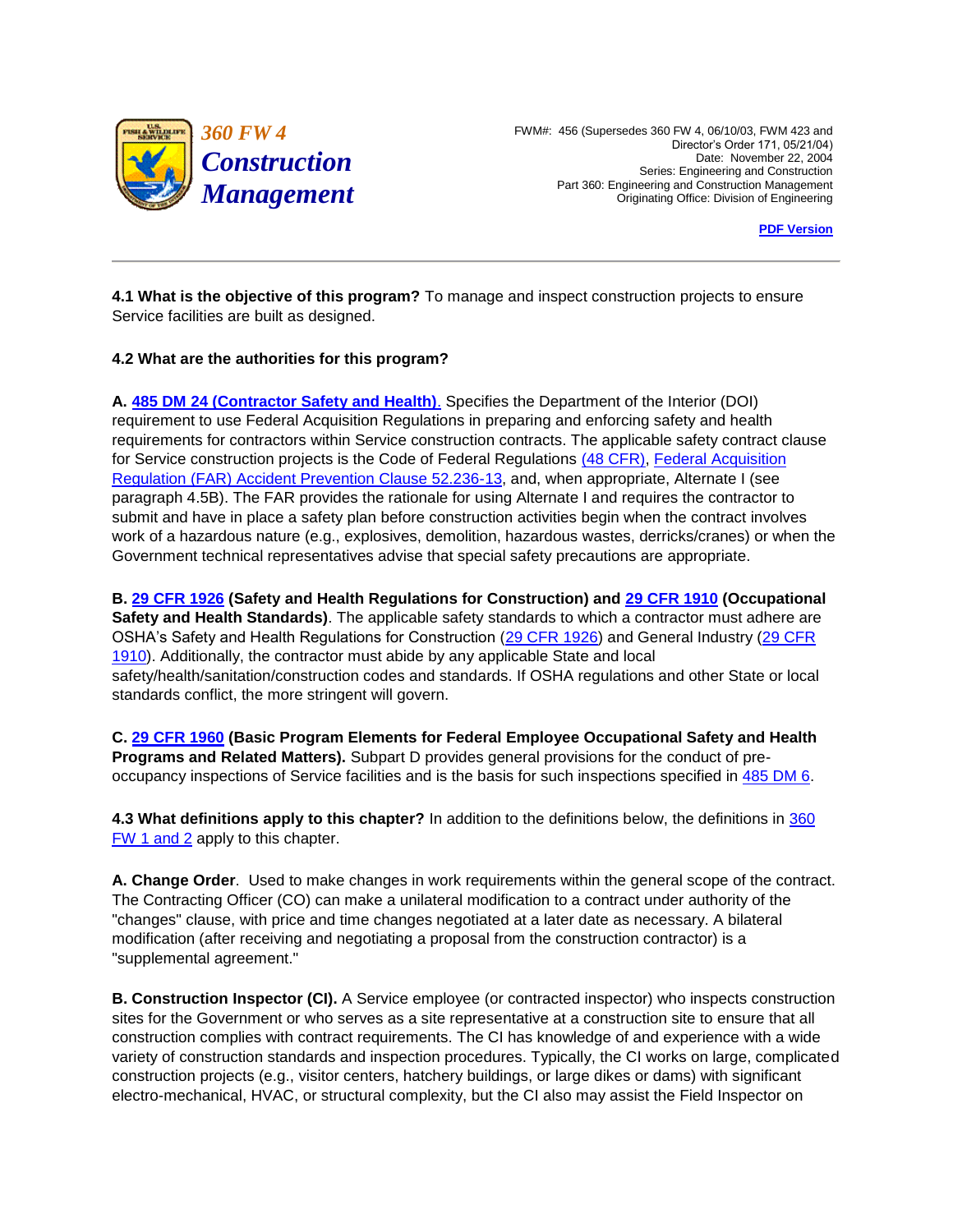smaller projects. The Contracting Officer will appoint the CI in writing before construction begins. The [Service's Construction Inspection Handbook \(SCIH\)](http://policy.fws.gov/consthdbk-1.pdf) lists the CI's specific responsibilities and duties.

 construction activities and the preparation of daily inspection reports to ensure compliance with the **C. Construction Management and Inspection.** Typically includes on-site inspection of the contractor's contract; review of contractor progress schedules; review of product literature and shop drawings that the contractor submits; evaluation of modifications proposed by the contractor; preparation of documents for change orders including, but not limited to, sketches, drawings, specifications, and maintenance manuals; review of as-built drawings for any projects when construction is complete; and review/approval of Value Engineering proposals that the contractors submit.

 contract administration, ensuring compliance with terms of the contract, and safeguarding the interests of **D. Contracting Officer (CO).** A Service employee who has the authority to enter into, administer, or terminate contracts. The CO is responsible for ensuring performance of all necessary actions for effective the Government.

 **E. Contracting Officer's Representative (COR).** A Service employee that the CO officially appoints as administration process. The **SCIH** lists specific responsibilities and duties of the COR. an authorized representative of the Government to make certain commitments, such as accepting or rejecting a contractor's work and providing technical/administrative support throughout the contract

earthwork/excavation. The CO will appoint the FI in writing before construction begins. The [SCIH](http://policy.fws.gov/consthdbk-1.pdf) lists the **F. Field Inspector (FI).** On small, straightforward construction jobs, the COR/CI may direct field station personnel to observe and monitor construction activities. We refer to these personnel as Field Inspectors so they are not confused with the professionally trained CI. Under the guidance of the COR/CI, FIs inspect and observe such construction activities as building framing, concrete work, and FI's responsibilities and duties.

**G. Force Account Construction**. Construction, rehabilitation, repair, or maintenance work that Service field station personnel accomplish. See [Section 4.6](http://www.fws.gov/policy/360fw4.html#Section46) for more information on Force Account construction.

**H. Pre-Occupancy Inspection.** An on-site physical survey of a space scheduled for occupancy by Service employees or members of the public. The purpose of the inspection is to address hazards, deficiencies, or violations of OSHA regulations and other applicable standards, such as the National Fire Protection Association's Life Safety Code, National Electrical Code, etc.

 The DIAR training requirements also apply to any individual acting as an authorized Service inspection duties, the CORs/CIs/FIs must successfully complete the Service's Construction Safety [SCIH](http://policy.fws.gov/consthdbk-1.pdf) includes additional information about training and reference materials available for the FI. **4.4 What are the training requirements for the Contracting Officer Representative (COR), Construction Inspector (CI), and Field Inspector (FI)?** The [Department of the Interior Acquisition](http://www.fws.gov/scripts/exit-to-fed.cfm?link=http://www.doi.gov/pam/aindex.html&linkname=DIAR)  [Regulation \(DIAR\) 1401.670-3,](http://www.fws.gov/scripts/exit-to-fed.cfm?link=http://www.doi.gov/pam/aindex.html&linkname=DIAR) Certification Requirements, specifies training requirements for the COR. representative in the administration of the contract, including the CI. Before beginning their construction [Training Course \(SAF 4000\),](http://training.fws.gov/catalog/coursecontents.html) which the National Conservation Training Center (NCTC) offers online, or one of the following OSHA Training Institute/Education Center's construction safety courses: Nos. 200, 200A, 500, or 510. Contact the Regional Safety Office for additional information about these courses. The

 **management, and inspection?** Adherence to the contract administration, management, and inspection procedures detailed below will ensure that Service projects are constructed in accordance with **4.5 What are the requirements and procedures for construction contract administration,**  engineering designs and specifications to achieve a quality structure or facility.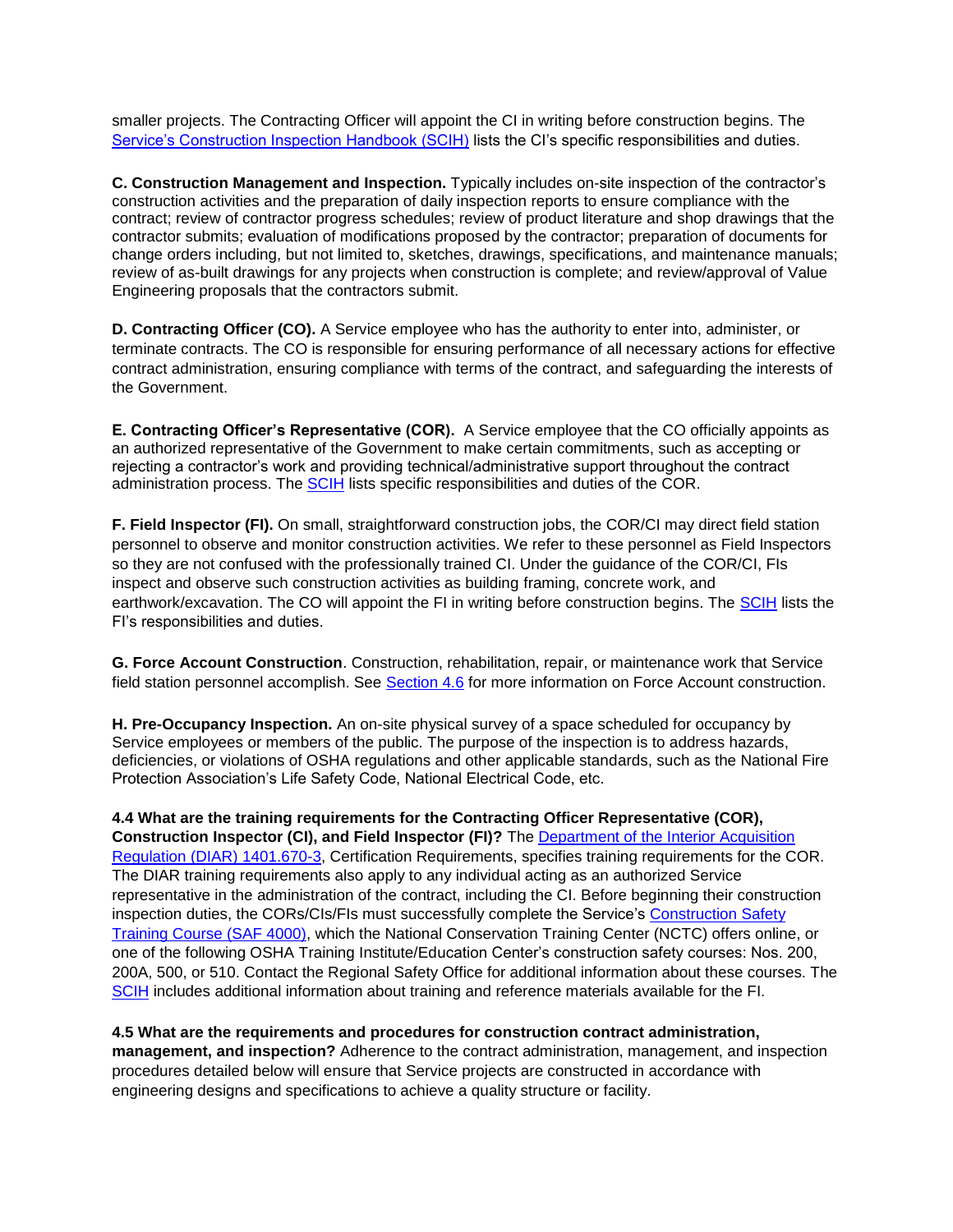**A. Safety contract language.** The CO will incorporate safety contract language into the contract using activities, equipment, and facilities constructed by the contractor, subcontractor, or supplier conform fully FAR references (e.g., Accident Prevention Clause 52.236-13) and special provisions. An example of general language may include the following: "The contractor is responsible for ensuring that all on-site with the standards of the Department of Labor, Occupational Safety and Health Administration (OSHA) [29](http://www.fws.gov/scripts/exit-to-fed.cfm?link=http://www.gpoaccess.gov/ecfr/&linkname=eCFR)  [CFR 1926 and 1910](http://www.fws.gov/scripts/exit-to-fed.cfm?link=http://www.gpoaccess.gov/ecfr/&linkname=eCFR) and DOI and Service policies. The contractor, subcontractor, and suppliers must not require any employee working in the performance of the contract to engage in on-site work under conditions that are unsanitary, hazardous, or dangerous to an employee's health or safety, whether such conditions are addressed herein or in referenced codes, standards, or statutes."

 investigations if needed. The CO will incorporate such safety clause language in the contract as necessary for the construction job. **(1)** Safety contract language should also specify the contractor's responsibility for accident reporting/investigation and include the rights of Federal, State, and local agencies to conduct

 evaluate a contractor's past safety performance by accessing inspection and accident investigation data available from the [OSHA website.](http://www.fws.gov/scripts/exit-to-fed.cfm?link=%20%20http://www.osha.gov/oshstats/index.html&linkname=OSHA’s%20Statistics%20and%20Data%20Web%20site) The CO should consult with the Regional Safety Office staff for **(2)** In addition, the CO should consider a contractor's safety record before awarding a contract. COs can guidance in obtaining and determining the applicability of the data collected.

 The CO/COR and the Regional Safety Office will work together to determine the need for and evaluate the work. The CO/COR will notify the contractor when they accept the safety plan, or if the plan needs **B. Safety Plans.** In complying with Alternate I of [FAR Clause 52.236-13](http://www.fws.gov/scripts/exit-to-fed.cfm?link=http://acquisition.gov/far/index.html&linkname=Federal%20Acquisition%20Regulation) for all contracts involving work of a hazardous nature (e.g., explosives, demolition, hazardous wastes, scaffolding, derricks/cranes), or when the Government technical representatives advise that special safety precautions are appropriate, the contractor will submit a safety plan for review and acceptance by the Service before beginning work. the plan. The CO will consult with the Service's project engineer when determining the complexities and hazards of the project. The scope of a contractor's safety plan will depend on the project's complexities/hazards, and may extend to the development of a complete on-site safety program. At a minimum, the plan must provide procedures for controlling hazards associated with the major phases of revisions. Acceptance of the contractor's safety plan does not relieve the contractor of the responsibility to comply with all contract requirements, applicable laws, and regulations.

 ensure the contractor meets all requirements of the contract. The COR makes recommendations to the CO on acceptance or rejection of work, contract modifications, etc. [360 FW 2](http://policy.fws.gov/360fw2.html) (Project Planning and Engineering Design) provides specific guidance on construction project planning and the engineering **C. Planning and Start-up**. Only the CO can obligate contract funds, including starting, changing, modifying, or suspending work. The CO delegates certain responsibilities in writing to the COR/CI to design process.

pertinent to the work under contract. The CO will provide **FWS Form 3-2199 (Preconstruction Safety D. Preconstruction Conference**. The CO will hold a preconstruction conference with the contractor (either on site or by telephone) for all projects of \$100,000 or more, and at the discretion of the CO, for those less than \$100,000. The CO will insert [FAR Clause 52.236-26](http://www.fws.gov/scripts/exit-to-fed.cfm?link=http://acquisition.gov/far/index.html&linkname=Federal%20Acquisition%20Regulation) in solicitations for construction contracts meeting these parameters. The CO will notify the COR/CI/FI and Regional Safety Office of the date, time, and location of the scheduled conference and determine who needs to attend. During the conference, the contractor must address respective project requirements, including safety provisions [Checklist\)](http://forms.fws.gov/3-2199.pdf) to the contractor before the conference. The CO/COR uses the checklist to record the safety portion of the conference (also see [Exhibit 7.7 of the Construction Inspection Handbook\)](http://policy.fws.gov/consthdbk-1.pdf).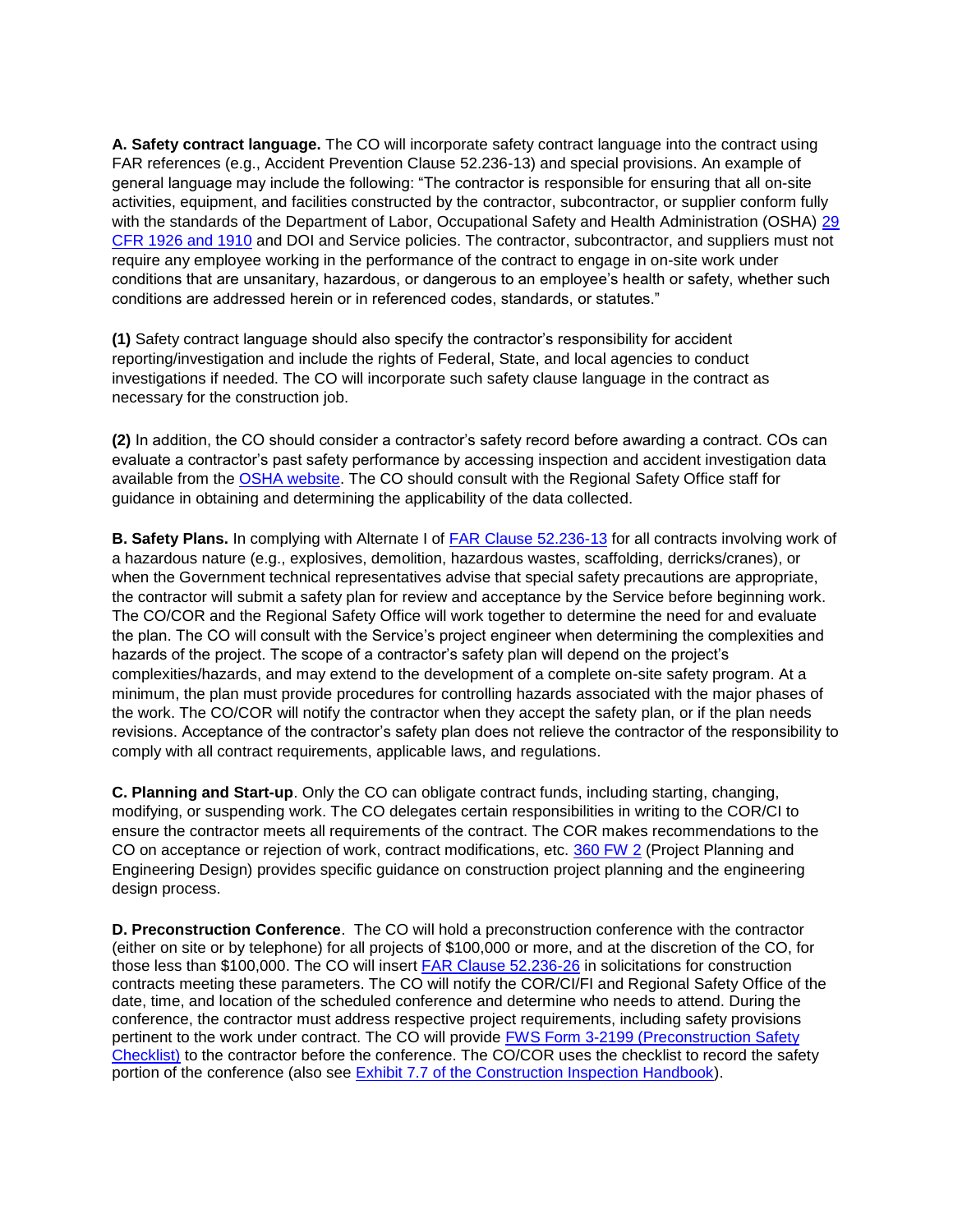**E. Inspection.** The CI/FI is the Government's representative at a construction site and is responsible for reporting to the COR all work that does not comply with contract documents. The CI/FI will monitor, by inspections, the contractor's performance to determine if progress is meeting contract requirements. The [SCIH](http://policy.fws.gov/consthdbk-1.pdf) describes the duties and responsibilities of the CI/FI and provides detailed instructions for the technical inspection of construction projects. The CO authorizes the COR to reject or disapprove obviously defective or poor materials, equipment, and faulty workmanship, and to require the contractor to correct or replace it at no cost to the Government. The CI/FI is responsible for notifying the COR when an unauthorized employee attempts to order a change in the contract.

 complexity of the project, as well as other factors. The lack of project inspections due to unavailability of **(1)** The CO/COR/CI will determine the frequency and method for project inspection depending on the Government personnel or funding limitations does not relieve the contractor of compliance with applicable construction standards and safety requirements. However, the COR/CI/FI should normally conduct an inspection before construction activity takes place that permanently covers up any phase of work. The COR/CI/FI should document such inspections in writing. Different types of inspection records include daily logs; record of construction activity through photographs or videotapes; or other reports, such as construction progress reports, safety/accident reports, and final acceptance reports. The Regional Engineering Office or Division of Engineering may develop and use special report forms as necessary.

 these inspections with the project's construction schedule. State or local governments must provide the **(2)** As required by the Public Buildings Amendments Act of 1988, the Service permits inspections by State and local building officials during construction or alteration of a facility. The COR/CI will coordinate Regional Engineering Office or Division of Engineering reasonable notice of their intent to conduct inspections.

 Specifically, the CI/FI must advise the Regional Safety Manager of all State or Federal OSHA on-site **(3)** Service safety personnel and representatives from Federal, State, and local safety enforcement agencies are authorized to visit job sites to conduct inspections, investigations, and interviews. The contractor, CO, COR, CI, and FI will cooperate with authorized personnel and representatives during any evaluation of a contractor's compliance with applicable safety and health laws and regulations. inspections/investigations within 1 working day of notification; or if that is not possible, at the time of, or as soon as possible after, the inspection/investigation.

 job site as required by applicable contract clauses and specific provisions, the COR/CI/FI is responsible dangerous condition into compliance. If not corrected, the CI/FI must immediately notify the CO/COR of CO to issue a "Suspension of Work" per **FAR 52.242-14**. The contractor is responsible for any delay or cost resulting from a safety-related suspension of work. The CO/COR/CI/FI should direct any questions about safety issues to the Regional Safety Manager. **(4)** Although the contractor is directly responsible for the health and safety of his/her employees on the for ensuring that Government employees and official Government visitors adhere to the contractor's safety requirements whenever they are on the job site. During construction, if the CI/FI observes a condition or practice that constitutes an imminent danger to contractor employees, Service personnel, visitors, and/or property, the CI/FI will advise the contractor to implement corrective action to bring the the observed hazardous condition or practice. If a hazard is an imminent danger, the CI/FI can ask the

 actions, oral or written, regarding an accident/incident in the Daily Log. **F. Accident/Incident**. The COR/CI/FI will follow guidance provided in Section 4.3 of the [SCIH](http://policy.fws.gov/consthdbk-1.pdf) for contractor and/or construction project-related accidents/incidents. The COR/CI/FI will record all significant

 **G. Archeological Material.** If the contractor encounters unanticipated archeological materials during construction, the CI/FI will notify the COR and the Regional Historic Preservation Officer (RHPO). The COR notifies the CO, who will suspend work on that part of the project until the RHPO evaluates the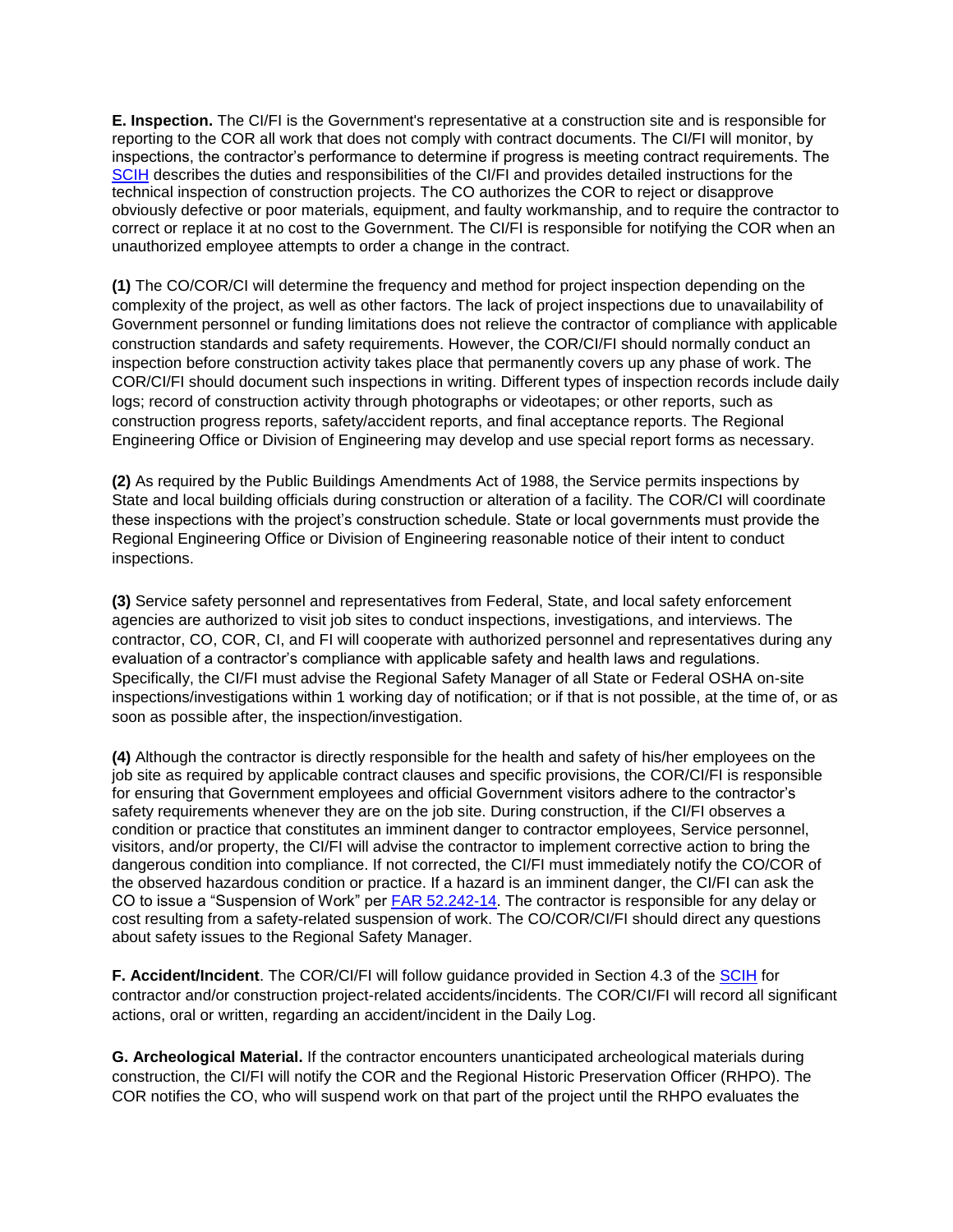materials, recovers appropriate data, and makes a determination about next steps. For more information about our policy and responsibilities for archaeological material, see [614 FW 1.](http://policy.fws.gov/614fw1.html)

**H. Payments**. The CO will make all payments and retainages according to FAR requirements.

**I. Submittals**. Before or during construction, the contractor will provide submittals, such as Schedule of Construction, Lump Sum Breakdown, Shop Drawings, Descriptive Data, Proposed Changes, etc., to the CO. The CO/COR accepts or rejects these items based on compliance with contract requirements.

**J. Solicitation Amendments.** Use solicitation amendments to correct inadvertent omissions or errors in the specifications and engineering drawings. In such cases, the COR must promptly notify the CO and provide the requested changes in writing to the CO. The CO must amend the solicitation to address the noted changes and provide the information to all prospective contractors.

 the change. The COR/CI will put together necessary documentation required by the CO so that the COR/CI can advise the CO on technical matters related to the proposed change. The COR/CI will not **K. Contract Modifications.** Contract modifications allow the CO to change an ongoing construction contract for one of three possible reasons. For all three scenarios described below, the CO issues a Request for a Cost Proposal to the contractor, and the contractor must estimate the costs and time for the change. Before issuing the modification, the CO will need a detailed description of the desired change from the COR/CI along with a justifiable and detailed cost estimate, time schedule, and funding to support consult the contractor for pricing information nor negotiate the modification without the CO's approval.

**(1)** The Government wants a change to correct an error or omission to the contract documents.

 aspect of the contract. The CO may require that the contractor amend the safety plan because of the **(2)** The contractor requests a change because he/she has encountered an error in the contract documents, or because he/she wants the Government to consider an alternate solution for a particular contract modifications.

**(3)** An unforeseen condition will require a different level of effort on the part of the contractor than that which was bid.

 the contract. Before completing a final inspection, the COR/CI will prepare and provide the contractor a final inspection is to determine whether or not the work accomplished and materials/equipment furnished specifications are fulfilled in the final inspection and submit a statement of completion to the CO. The **L. Final Inspection and Acceptance**. Final inspection is an important aspect of contract administration, since warranty clauses may not exist in contracts for some construction and rehabilitation projects. If they do exist, their coverage may not be as comprehensive as the Government's rights under other clauses of "punch list" (refer to [SCIH,](http://policy.fws.gov/consthdbk-1.pdf) Exhibit 7.2 for punch list example) of items requiring correction. Give the contractor adequate time to complete the punch list items before the final inspection. The purpose of the meet specifications. The COR will verify that the construction project is complete and the contract COR/CI will complete a final inspection before the contract expires. After final inspection and acceptance, the contractor will correct any remaining punch list items within the time limit approved by the CO.

 space or identify corrective actions needed to bring the space into a safe and healthful condition before it is occupied [\(485 DM 6](http://www.fws.gov/scripts/exit-to-fed.cfm?link=http://elips.doi.gov/app_dm/index.cfm?fuseaction=home&linkname=Departmental%20Manual) and [29 CFR 1960.34\)](http://www.fws.gov/scripts/exit-to-fed.cfm?link=http://www.gpoaccess.gov/ecfr/&linkname=eCFR). **(1)** For structures involving occupancy considerations by Service employees or members of the public, a safety and health professional or other qualified person (e.g., project engineer, architect, etc.) will conduct a pre-occupancy inspection for safety and health issues as either a separate activity or as part of the final inspection. Based on the inspection findings, the responsible inspector will recommend occupancy of the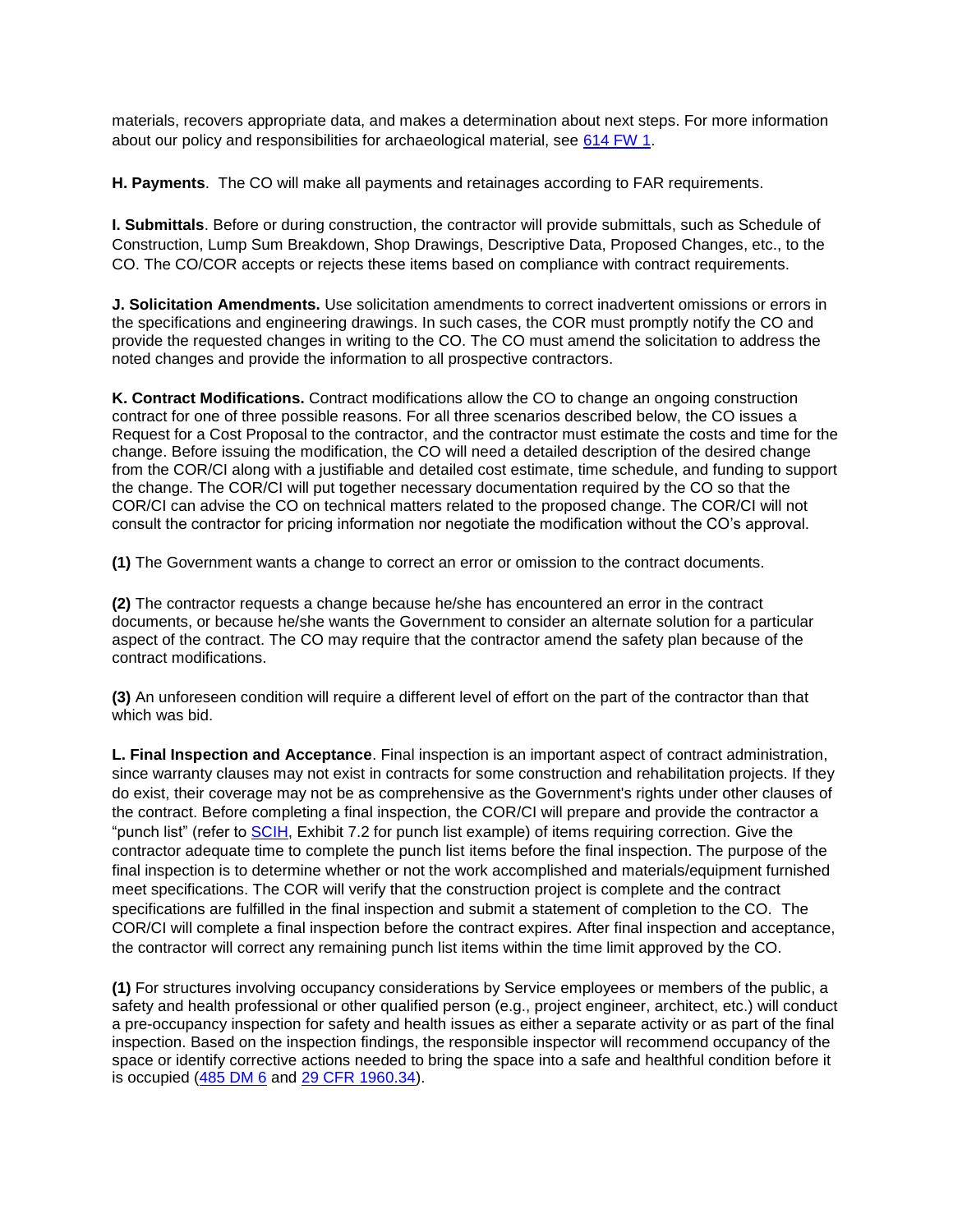$SF-1420$ , (Performance Evaluation – Construction Contracts) for contracts that are more than \$500,000, **(2)** The contracting team will evaluate contractor performance and prepare a Performance Report using and for all contracts over \$10,000 terminated for default (refer to [FAR 36.201, "Evaluation of Contractor](http://www.fws.gov/scripts/exit-to-fed.cfm?link=http://acquisition.gov/far/index.html&linkname=Federal%20Acquisition%20Regulation)  [Performance"\)](http://www.fws.gov/scripts/exit-to-fed.cfm?link=http://acquisition.gov/far/index.html&linkname=Federal%20Acquisition%20Regulation).

 the contract is completed, but before the contract's 1-year warranty period expires. **M. Warranty Follow-Up**. The CO sometimes includes the Warranty of Construction Clause [\(FAR 52.246-](http://www.fws.gov/scripts/exit-to-fed.cfm?link=http://acquisition.gov/far/index.html&linkname=Federal%20Acquisition%20Regulation) [21\)](http://www.fws.gov/scripts/exit-to-fed.cfm?link=http://acquisition.gov/far/index.html&linkname=Federal%20Acquisition%20Regulation) in contracts. After final inspection and acceptance, the COR/CI coordinates follow-up on the warranty. The COR/CI typically accomplishes a follow-up inspection to judge the condition/utility of the project after

## **N. References**.

**(1)** [Service Construction Inspection Handbook \(SCIH\).](http://policy.fws.gov/consthdbk-1.pdf) 

**(2)** OSHA's Construction Safety Standards [\(29 CFR 1926\)](http://www.fws.gov/scripts/exit-to-fed.cfm?link=http://www.gpoaccess.gov/ecfr/&linkname=eCFR), and General Industry Standards [\(29 CFR](http://www.fws.gov/scripts/exit-to-fed.cfm?link=http://www.gpoaccess.gov/ecfr/&linkname=eCFR)  [1910\)](http://www.fws.gov/scripts/exit-to-fed.cfm?link=http://www.gpoaccess.gov/ecfr/&linkname=eCFR).

## **4.6 What are the requirements and procedures for Force Account construction?**

 by Regional Office management, field station managers may oversee construction, maintenance, repair, **A. Design and Construction.** All Force Account project designs must meet applicable codes. If approved and equipment modification projects requiring minor or limited engineering knowledge. Field station personnel must adhere to safe construction practices to complete projects of acceptable quality.

 any Force Account project exceeding \$50,000 in value before work begins. To determine the adequacy of Regional Engineer, in coordination with the Regional Safety Manager, must review and approve **in B. Review and Approval.** The Regional Engineer must concur with project plans and specifications of engineering planning, needs, and the feasibility of the proposed method for accomplishing the work, the **writing** all proposed Force Account work for projects with:

**(1)** Significant structural requirements (for example, building extensions, observation towers, pole barns).

**(2)** Significant electrical systems or environmental concerns.

 impounds or diverts water and (1) is 25 feet or more in height, or (2) is 6 feet or more in height and impounds at least 50 acres-feet of water]. **(3)** Hydrological considerations [e.g., any artificial barrier, including water control structures, which

**(4)** Critical life safety code factors.

**C. Construction Safety**. Field station personnel will perform Force Account construction work in conformance with safety and health standards established by OSHA, DOI, and Service policies, and State and local requirements.

 has potential structural deficiencies or safety considerations at determined stages of the work or as **D. Inspection**. The responsible Regional Engineering Office will inspect Force Account construction that frequently as necessary to ensure compliance with designs, specifications, and safety requirements. The field station is responsible for notifying the Regional Engineering Office about the projects that require inspection. The Regional Engineering Office also conducts a pre-occupancy inspection for safety and health issues as required for occupied structures (see **Section 4.5L**).